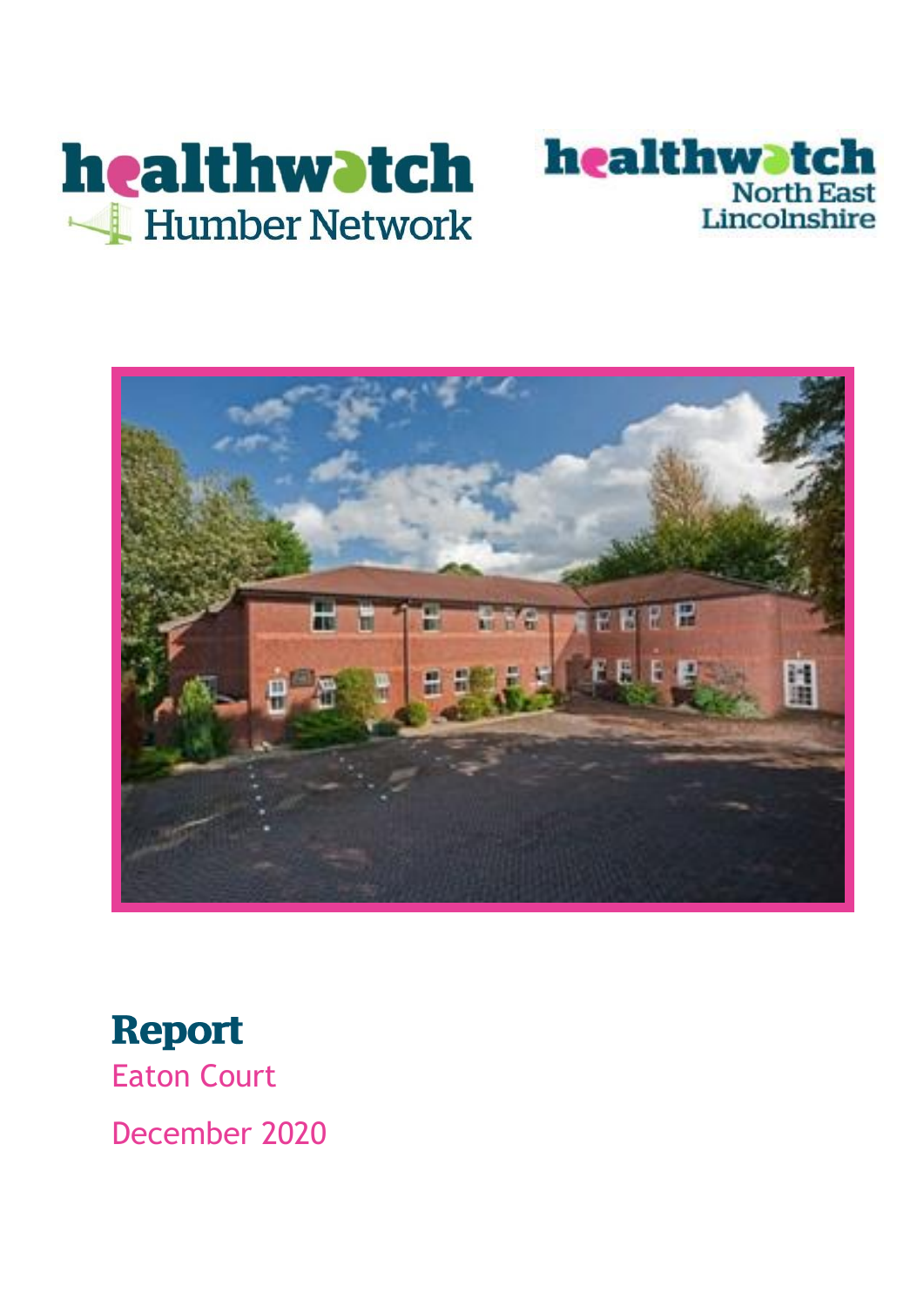### **Contents**

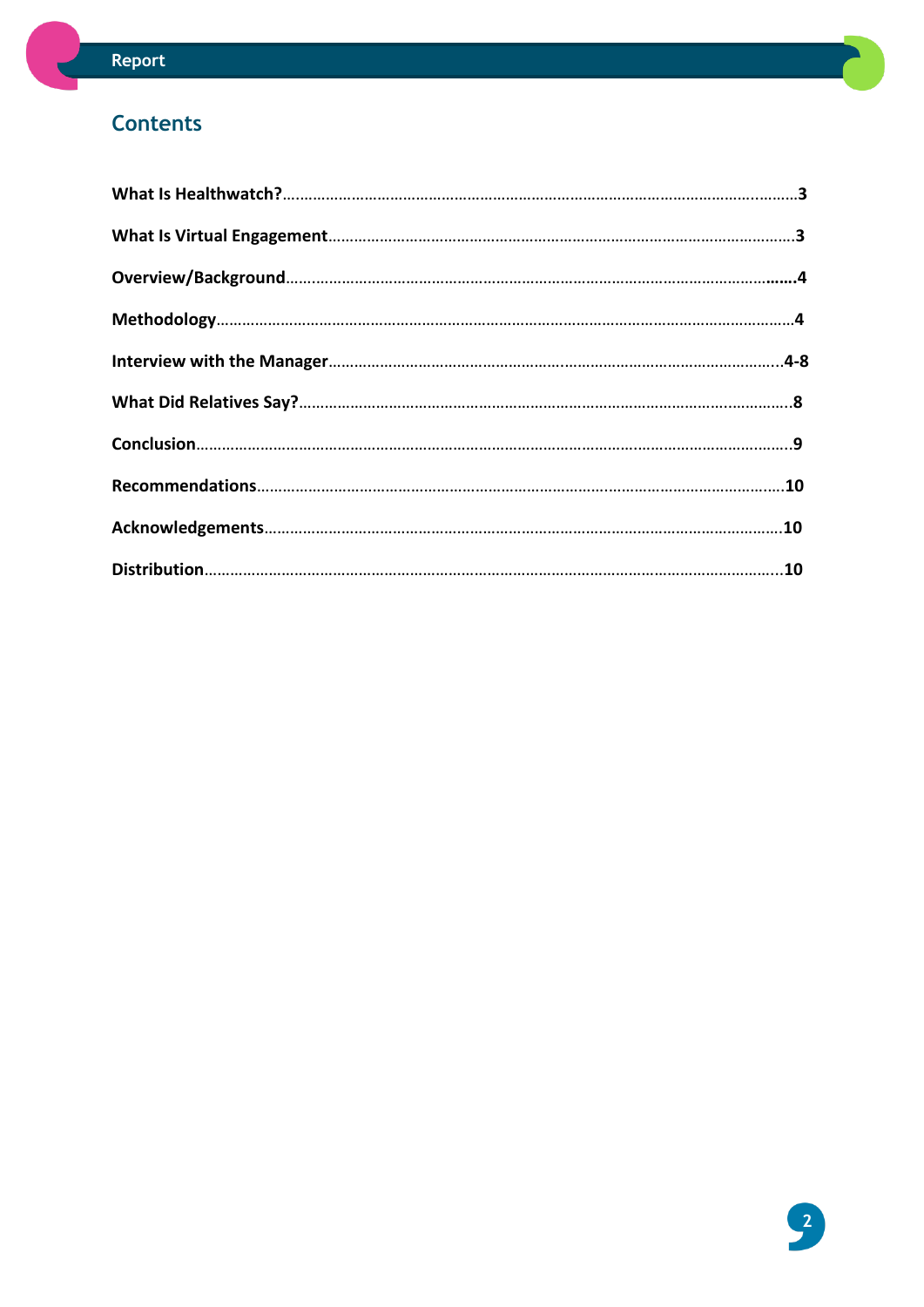

### What is Healthwatch?

Healthwatch NEL is the independent champion for people who use health and social care services. HWNEL exist to make sure that people are at the heart of care. We listen to what people like about services and what could be improved. HWNEL share their views with those with the power to make change happen. Helping people find the information they need about services in their area is another of our priorities. HWNEL have the power to make sure that people's voices are heard by the government and those running services. As well as seeking the public's views ourselves, HWNEL also encourage local health and social care services to involve people in decisions that affect them. Our sole purpose is to help make care and services better for people.

In summary, Healthwatch's main aims are to:

- Help people find out about local care
- Listen to what people think of services
- Help improve the quality of services by letting those running services and the government know what people want from care
- Encourage people running services to involve people in changes to care

### What is Virtual Engagement?

Every local area in England has a Healthwatch, which is the independent consumer champion for Health and Social care. Our purpose is to listen to the views and experiences of people who use local services, especially the most vulnerable. We make sure these views are heard by that those who plan and deliver services, so you can get the best out of them.

Healthwatch North East Lincolnshire , North Lincolnshire, Hull and East Riding have come together to develop the Healthwatch Humber virtual care home engagement project to understand the experiences of residents, families, friends and carers in care homes across the Humber region.

We know that in order to keep people safe during the Covid -19 Pandemic, care homes have had to make changes, and some very difficult decisions.

We want to understand what impact this has had on -

- · Residents living in a care home
- · Family and friends
- · Staff working in a care home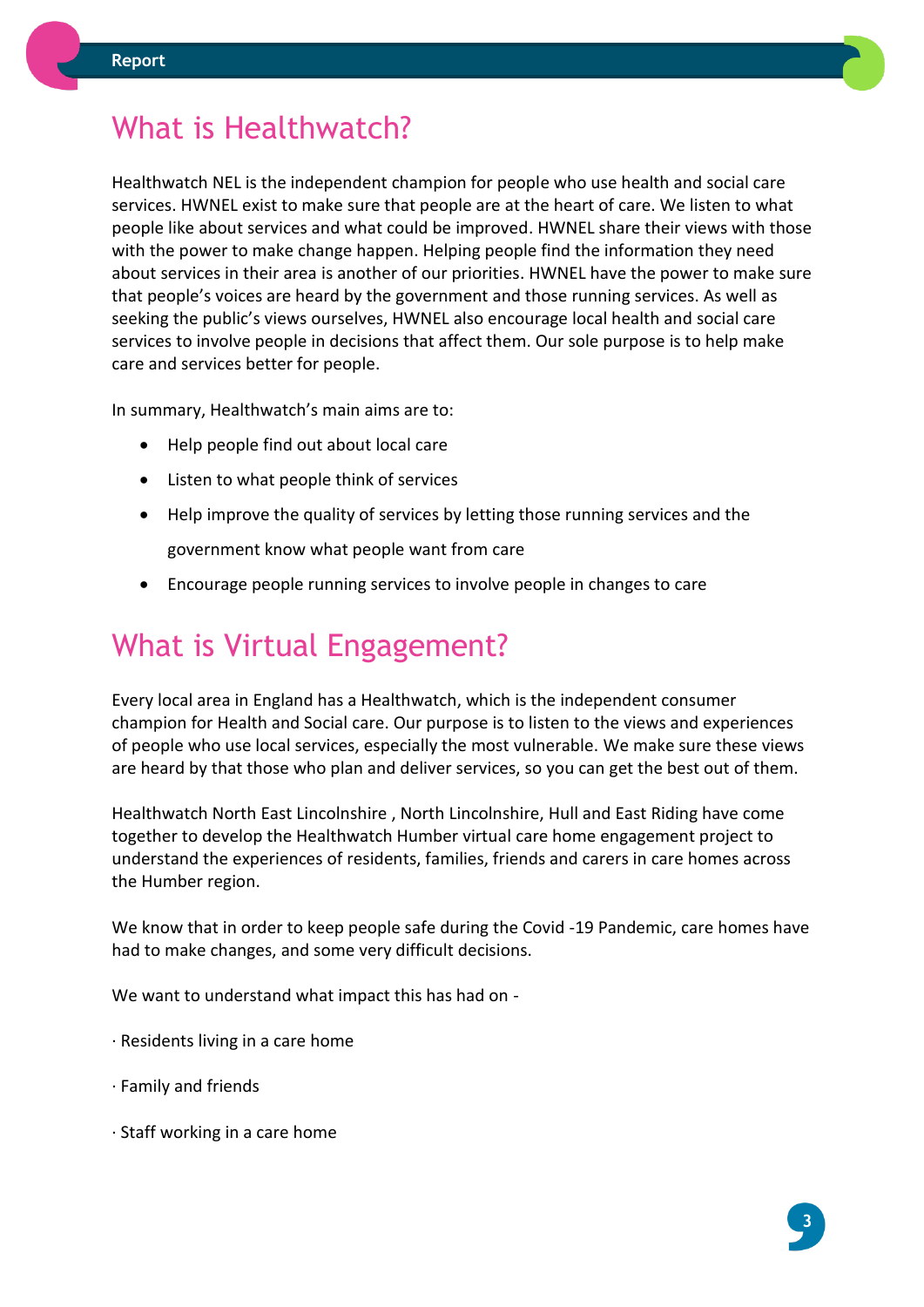We want to celebrate what has worked well and help care homes to improve on areas that haven't been quite as positive.

### Overview/Background

Eaton Court Care Home is situated in Grimsby, North East Lincolnshire and offers a range of services and provides 24-hour residential and nursing care for residents aged over 65 and up to 2 residents under 65 who have End of Life or Older Person's needs. Eaton Court Care Home is part of the Orchard Care Homes Group.

The CQC (Care Quality Commission) gave an overall rating of Good following their last inspection.

The home is set across two floors and all of the 43 rooms are en-suite and "decorated to high standards". Residents are encouraged to personalise their rooms with their own furnishings and pictures to create a home-from-home. The home also benefits from an enclosed garden.

Eaton Court Care Home has an Activity Coordinator who creates a daily programme of events to support the individual interests and hobbies of residents, including reminiscence sessions.

### Methodology

Eaton Court Care Home was sent an email invitation, inviting them to be involved in the project and the Manager Anne Ruttle accepted. A date for the project to start was confirmed and information was sent to Eaton Court Care Home. A social media campaign was started by Healthwatch North East Lincolnshire and social media posts were shared by Eaton Court Care Home.

Staff and friends and family of residents were given the opportunity to either speak to us directly or complete the online surveys. The registered Manager Anne, due to unforeseen circumstances, completed a survey about her experiences for herself, staff and residents during the covid-19 pandemic.

### Interview with the Manager

Due to unforeseen circumstances, HWNEL were unable to gain an opportunity to speak directly to the Manager of Eaton Court- Anne Ruttle. However, Anne completed a survey to provide us with the information we had requested.

Anne, who has only been in post at Eaton Court since April 2019, told us that the care home had a business continuity plan which has been adapted frequently throughout the pandemic as needed. Anne told HWNEL, "**We went into complete lockdown"**, as she explained that

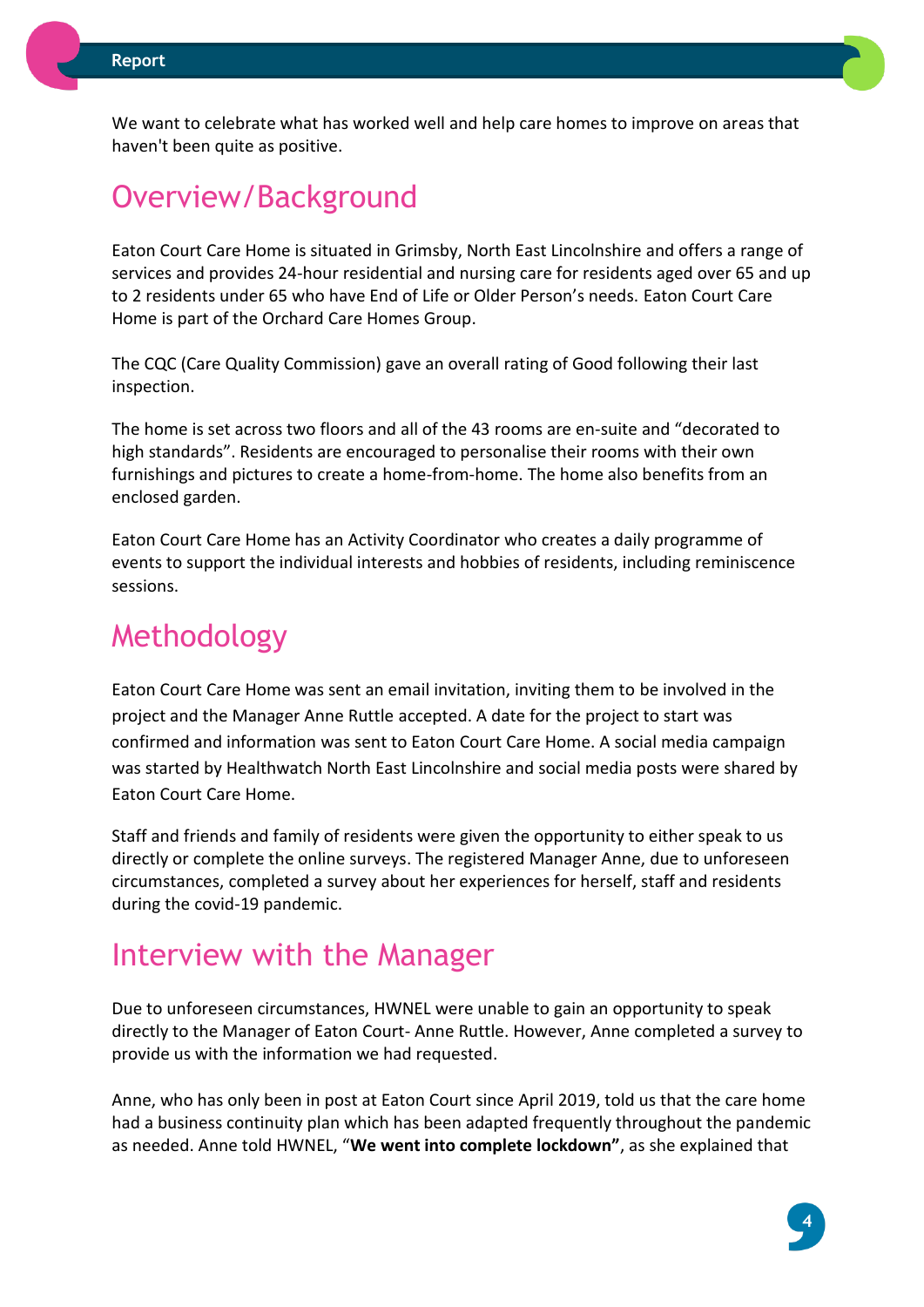

residents were confined to their bedrooms, visiting was disallowed and temperature checks were carried out on anyone who had to enter the building eg: professionals.

**"We introduced masks and taught the staff how to wear them and spent a lot of time discussing infection control techniques."**

Anne added that Eaton Court were one of the first in the area to do so, which did not come without challenges.

**"GP's had to prioritise Covid at the time and this caused us some frustration if seeking support for other things"** and **"Ambulance crews worked to different infection control processes and didn't understand they needed to follow ours on site."**

Anne also explained that the Care Home were in regular communication with District Nurses as the nursing staff took over duties.

Eaton Court is part of Orchard Care Homes, who Anne explained set up regular communications with her and the team with group emails and conference calls. Anne told HWNEL that there was also a 'Covid Committee' and a dedicated Covid information email that all staff had access to for any information.

**"They updated us regularly, ensured we had all the information and equipment we needed and setup a regular PPE** [Personal Protective Equipment] **supply."**

However, Anne told HWNEL that there was a delay in communications with the Local Authority at the start of the lockdown.

**"The Local Authority were about two weeks behind but now we have regular calls with them too."**

We were told that restrictions were communicated to residents and relatives via **"email, telephone calls, letters, facebook and one to one chats".** Anne told HWNEL that the residents and relatives were **"amazing"** and helped where they could.

**"They supported us and understood why we were doing what we were doing."**

Visiting was reinstated during the late summer, which was initially facilitated within a gazebo for outdoor visits. However, Anne explained the care home now have a 'visiting pod' in one of their lounge areas.

We asked how visiting is currently being managed in line with current restrictions.

**"Pod visiting only, one nominated visitor per resident for a fortnightly visit. If we have any gaps in the Pod planned visits we let relatives know and they can book in an extra visit. Any resident not able to access the Pod has one nominated visit to their own room per fortnight. End of life residents have a half hour visit daily and we facilitate relatives staying with their loved one during their final hours if at all possible. All visitors complete** 

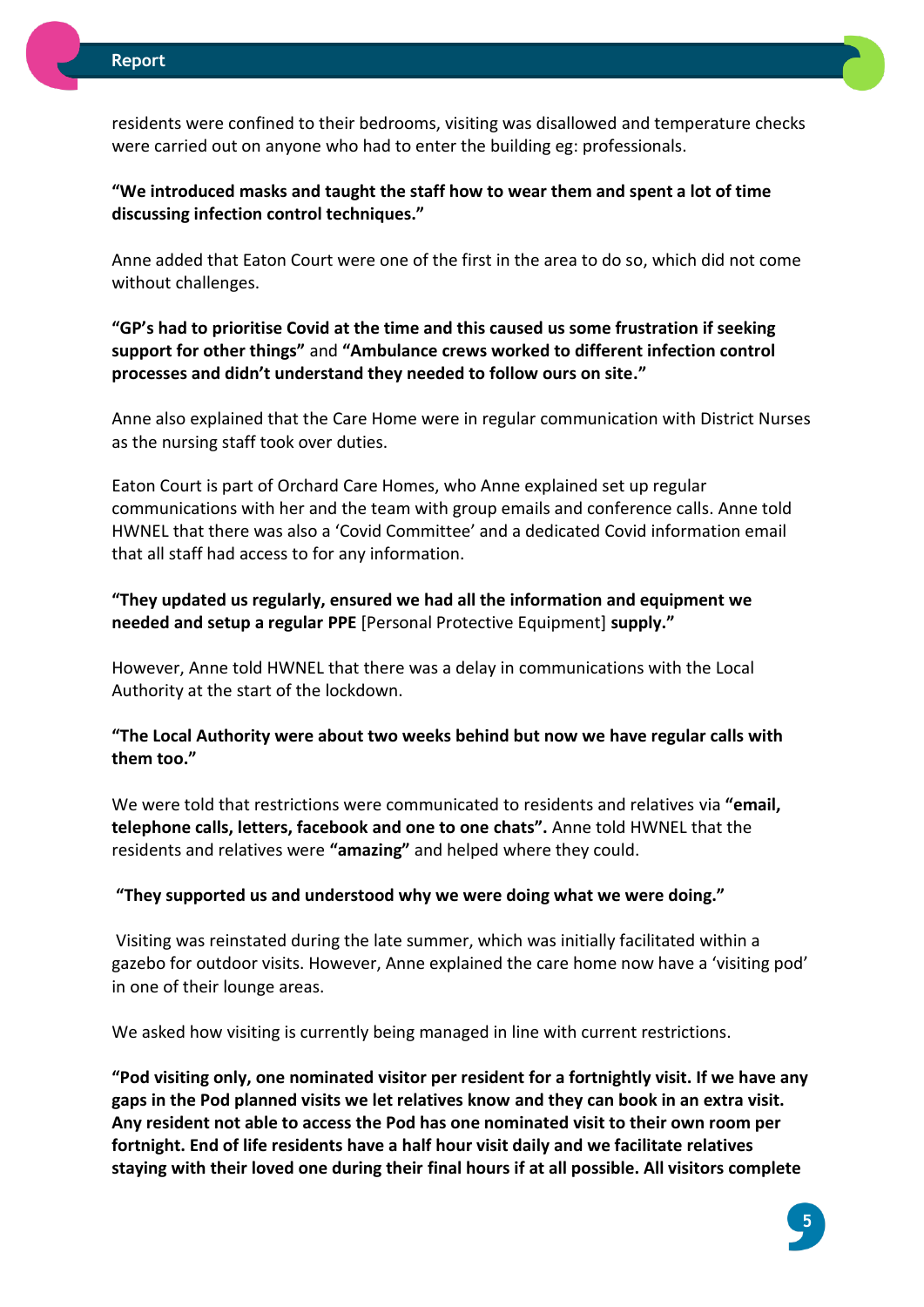

#### **Health Declaration forms and have their temperature taken and all wear PPE during their visits. The Pod is cleaned between each visits and all touch points are cleaned following any in home visits."**

Anne told HWNEL that her main concern is introducing Covid-19 or any other infection to the home. Despite Anne reporting mixed messages regarding guidance for visiting, the Care Home are undertaking extensive risk assessments on an ongoing basis, and they are ensuring staff, residents and relatives are involved and aware of any changes made.

#### **"Staff are invested in continuing to keep everyone safe."**

HWNEL asked what impact the restrictions have had on the health and wellbeing of residents. Anne told us that when residents were isolated in their own rooms there was an increase in falls, weight loss and pressure ulcers. Anne explained there was also a decline in the mental health of residents, and so the Care Home now ensure that residents socialize in bubbles, have access to all areas of the home and encourage contact with loved ones where possible but they have encountered some challenges with this.

#### **"Many elderly residents have struggled with video calling and understanding the technology."**

Anne told us that the staff have also had to learn a lot of new processes and technology very quickly, as well as struggling to finding the time to ensure that residents have as many calls as they would like.

#### **"We continue to have a very busy care home but we need to meet these additional needs. The majority of our residents need a staff member with them while they are on any video calls and this impacts the amount of time we can dedicate to them."**

Anne continued to explain the challenges that this extra demand for facilitating contact with family has had upon the staff team, and told us that occasionally they have had to remind relatives that devices cannot possibly be manned at all times. Despite the challenges, Anne told HWNEL that they are thankful for the technology they have access to as she said it has made a huge difference to the residents.

#### **"The joy of watching family members reconnect virtually is amazing and we have embraced the new technologies available to us."**

Anne told us that usual care home activities have 'partially' continued since March. The Care Home typically get out quite frequently, and outings have been missed by the residents and staff alike. Activities such as competitive bingo have continued, along with other activities such as arts and crafts and gardening. The residents have also received letters from the local college and some residents have gained pen pals.

#### **"We've loved, we've laughed, we've cried, we've celebrated, we've been scared and we've supported each other. We've lived."**

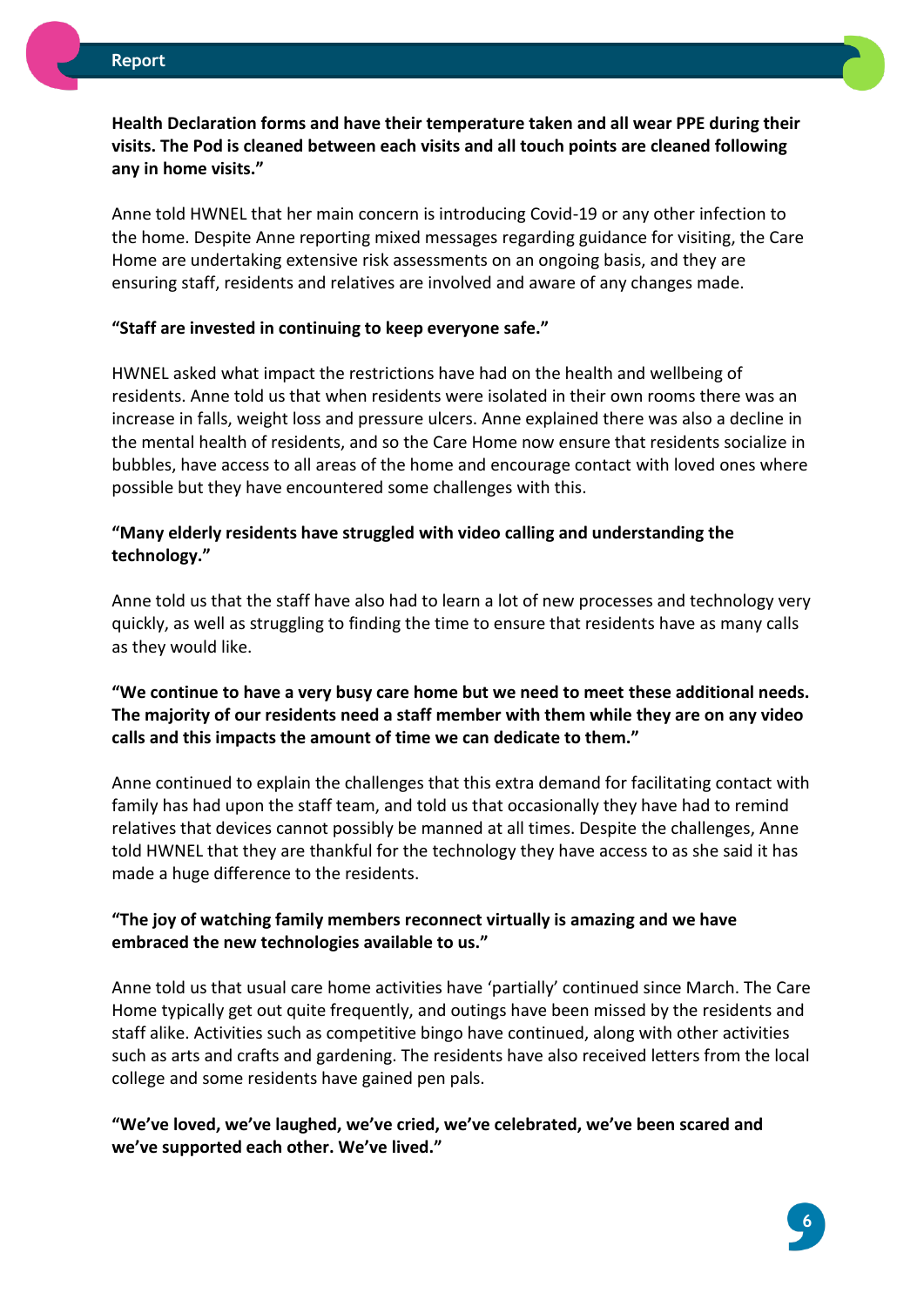When HWNEL asked if the residents had access to all of their usual health care services when needed, Anne told us that they had, despite initial challenges. Anne explained that they found it very difficult to access any form of GP service, but says this has now gradually improved.

#### **"If it wasn't Covid-19 they really were not interested."**

Access is facilitated virtually via phone calls, internal and external visits as necessary subject to risk assessment. HWNEL were told that some residents had accessed the hospital during the pandemic, but were tested for covid-19 before being discharged back to the Care Home. However, Anne told us they experienced some issues ensuring that residents were tested prior to discharge back to the care home, but explained this has also now improved.

#### **"We kept them in isolation in their own rooms with staff using full PPE for two weeks after their discharge regardless of their result."**

HWNEL asked what could be done to improve the discharge process.

**"Communication has been difficult at times especially when being asked to accept new residents to the Home. We have not been able to do pre-admission assessments and have had to rely on Hospital Discharge Team information, this has varied hugely in the information provided with some assessments being sent through that are 2 years old. I have delayed admissions and refused some where I did not feel that I was given enough information to decide if I could meet their needs. Funding has also been an issue, initially many were discharged from the Local Hospital as "Covid" Funded, this was unclear if it was Nursing or Residential and has led to several funding issues further down the line where it was found that we were not being paid the level of funding we anticipated. This now seems to be happening again with people being discharged under "Discharge to Assess" funding, again there are no clear definitions about whether this is to a Nursing or Residential bed."**

HWNEL were told that since the beginning of the pandemic, the Care Home have had only four cases of Covid-19, all of which have been amongst staff, and there has been no cases amongst residents. Anne stated this is due to really good infection control techniques, which are proving to be effective thus far as there has not been an outbreak within the Care Home. Staff and residents are undergoing routine testing on a weekly basis. Additionally, some staff have been tested for antibodies and all have been negative. Those staff who have received a positive test result isolate for two weeks on usual pay. Anne explains she contacts them regularly to talk through any concerns they have and to ensure they understand any paperwork they need to complete.

#### **Communication**

The Care Home stated that initially their communication required improvement, but they have identified the issues and found ways to ensure everyone is up to date and kept informed.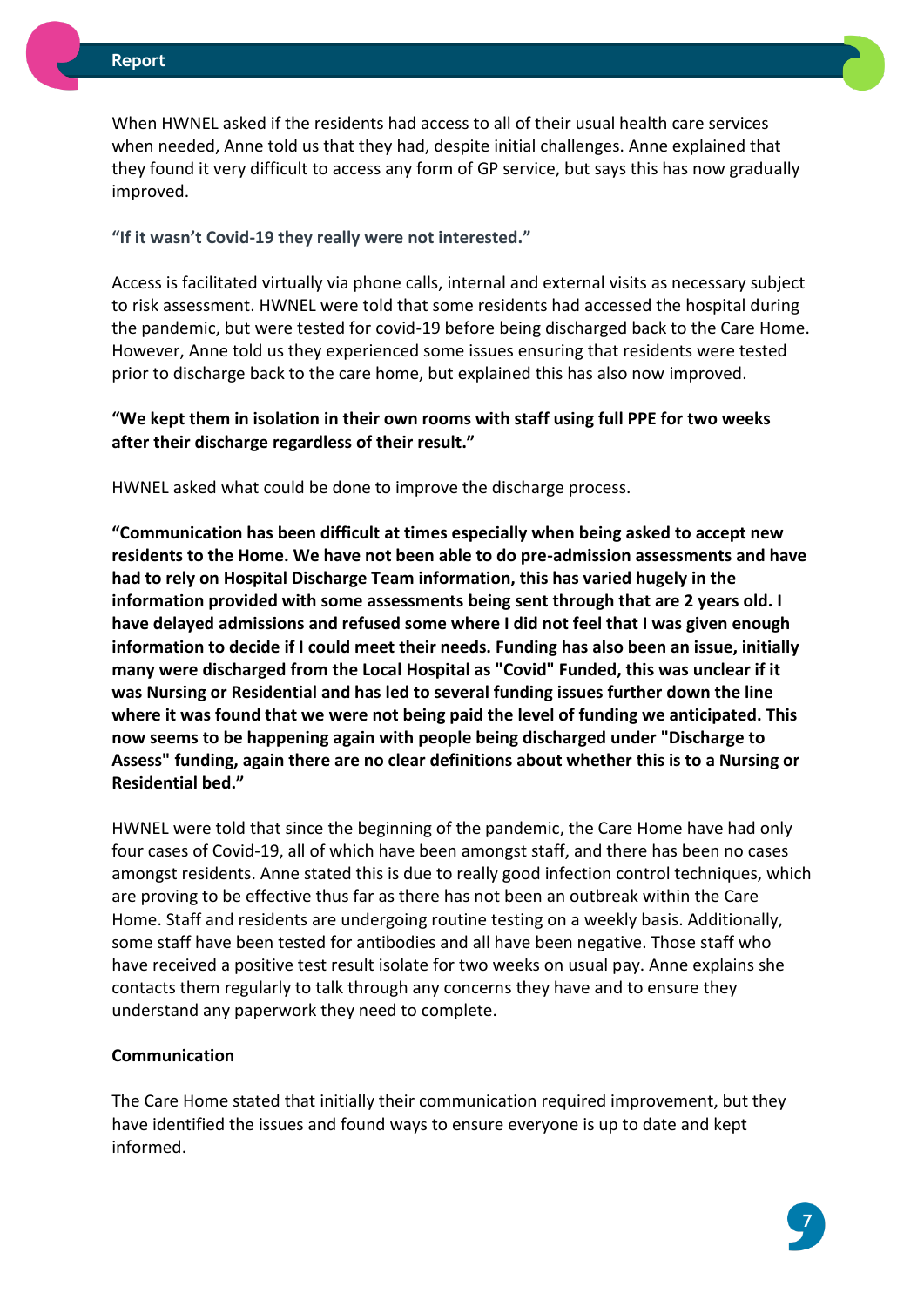

#### **"We have started a monthly update that is sent out from named nurse or senior to relatives, we also call if there are any changes or email those that live abroad."**

Anne explained that there is currently, and has always been, just one point of contact per resident which is explained during the admission process. However, the care home state they appreciate and understand sometimes this can be an issue when there are complex family dynamics and if necessary, the care home can contact more than one person upon request.

#### **Staff Wellbeing**

HWNEL were told that staff have all had 'peaks and troughs' throughout the pandemic, and Anne says the team have pulled through by talking and supporting each other.

#### **"This pandemic has continued far longer than anyone could have thought, staff not only have work, but they have ongoing personal issues too."**

Anne explained they have tried to support each other and encourage conversation, and they have given access to helplines or other resources as needed. The most valuable support during the pandemic, Anne says, has been "being in it together". Anne described managing a Care Home through these challenging times as, "difficult, hard, scary and emotional at times", and explained that this has proved to her that she is a capable manager.

#### **"If I can manage a home through this pandemic, I can do it even better afterwards!"**

The Care Home have even found some practices that they would like to continue following the pandemic, such as virtual meetings which save time by eliminating travel and finding new ways of 'keeping in touch'. Anne also told us of the excellent team spirit within the Care Home, which she hopes will continue.

#### **"Nationally, I would like to think that care homes will continue to be recognized for the good work that we do rather than the odd negative story"**

### **What did relatives say?**

HWNEL had the opportunity to hear from three relatives, who's loved ones had lived in Eaton Court Care Home between 2-8 years and all of whom we were told have ongoing health issues. The relatives told us they would usually visit with varying regularity, from 5 days a week before the pandemic to monthly. Unfortunately due to Covid-19, visiting was disallowed in March. The relatives say this was communicated to them via email. When we asked relatives how they felt about not being able to visit, they told us it was, "**terribly sad", "like she had died"** and **"very upsetting"**. However, all relatives told us they have been able to maintain some form of contact with their loved one throughout the pandemic mainly through video calls, and some with a messenger service. Relatives told us that video calls has to be requested but did not report any issues or restrictions.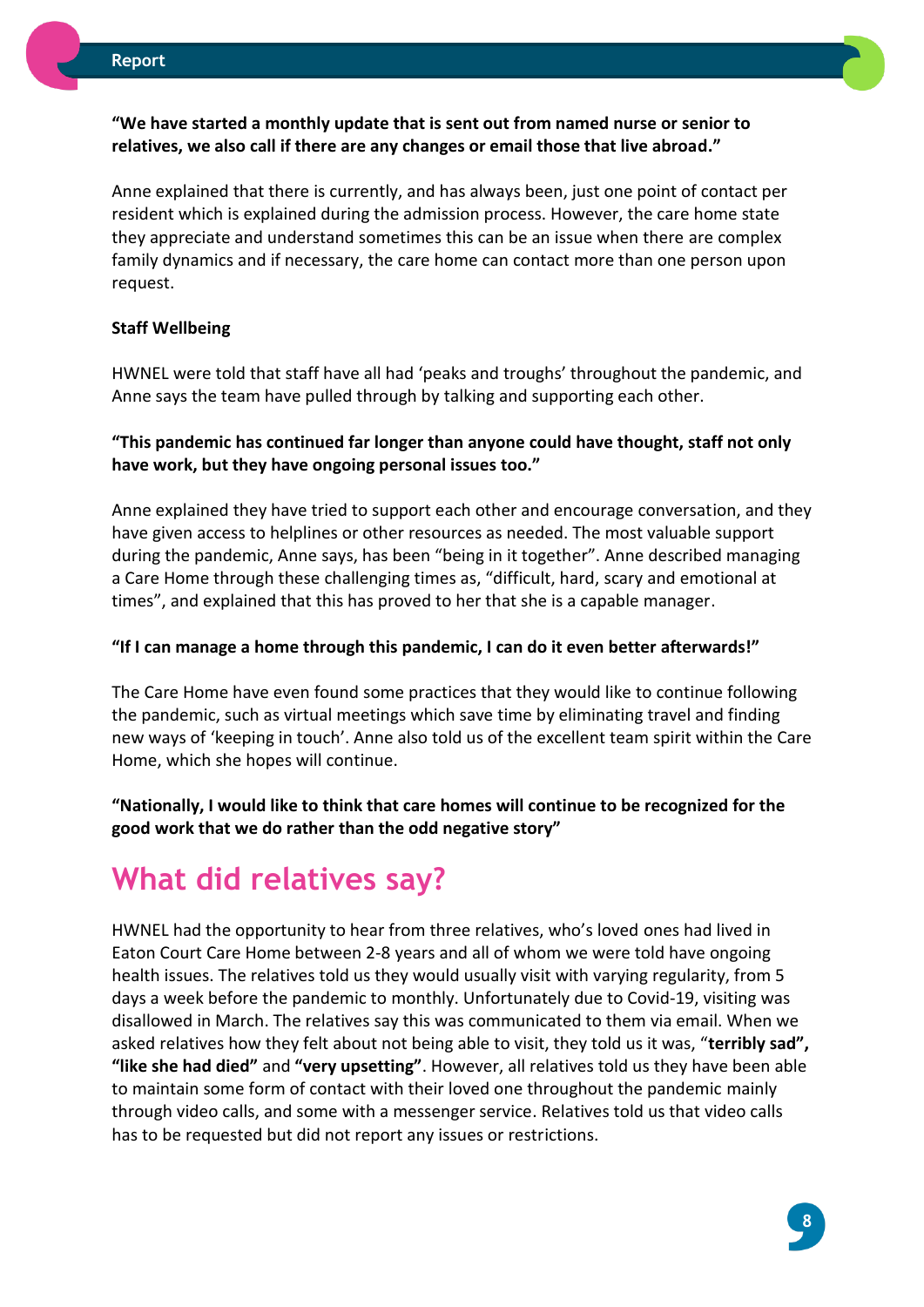

Some relatives did suggest that a portable tablet would have improved this, as they state it was sometimes difficult using a phone. Another relative told us that as they are a grandchild, they were only able to see their grandparent if they were in the company of their parent, and suggested the following.

#### **"Employ staff to assist residents with maintaining contact, instead of current staff having to do so on top of their usual tasks."**

All of the relatives that we heard from told us that they were regularly updated, and their level of concern for their loved one ranged 'from not at all' to 'very'.

#### **"The staff are amazing it's a very well run home." "I am aware they were taking as many precautions as possible to keep her safe."**

HWNEL found that no relatives had concerns about their loved one's care and all are satisfied with the care that their loved one has received during the pandemic.

#### **"My Mum-in-Law has gained weight and is always happy when we speak to her. Very content."**

**"They have become our loved ones relatives as well as paid carers."**

Relatives reiterated what the Care Home Manager had told us, saying that their loved ones were always offered a wide variety of activities and had access to all that they needed.

Overall, it is evident that relatives are happy with the care their loved ones are receiving. It is also evident that the level of communication is effective, and the efforts of the staff are greatly appreciated by relatives.

## **Conclusion**

Most importantly, HWNEL would like to take this opportunity to praise the Eaton Court Care Home Manager, staff, residents and relatives for their resilience and hard work. It is evident that they have effectively adapted to the challenges they have faced throughout the pandemic by continually identifying issues through reflection, and listening to their resident's and their loved ones and working to overcome those challenges as a team.

Eaton Court put into place a rigorous and thorough risk assessment process as early as possible which has ensured the safety and wellbeing of the residents. They faced opposition and challenges with this, but maintained their strict procedures so as to keep residents' and team safety as their sole concern. They have continually adapted to any issues that have arisen. During the first lockdown, the Care Home identified that their communication required improvement, and that residents' mental health was declining. The care home acted upon this, and put procedures into place to safely but effectively overcome these issues and improve residents' wellbeing. They have been innovative and creative, offering a wide range of activities such as gardening, crafting and writing letters, to try to maintain